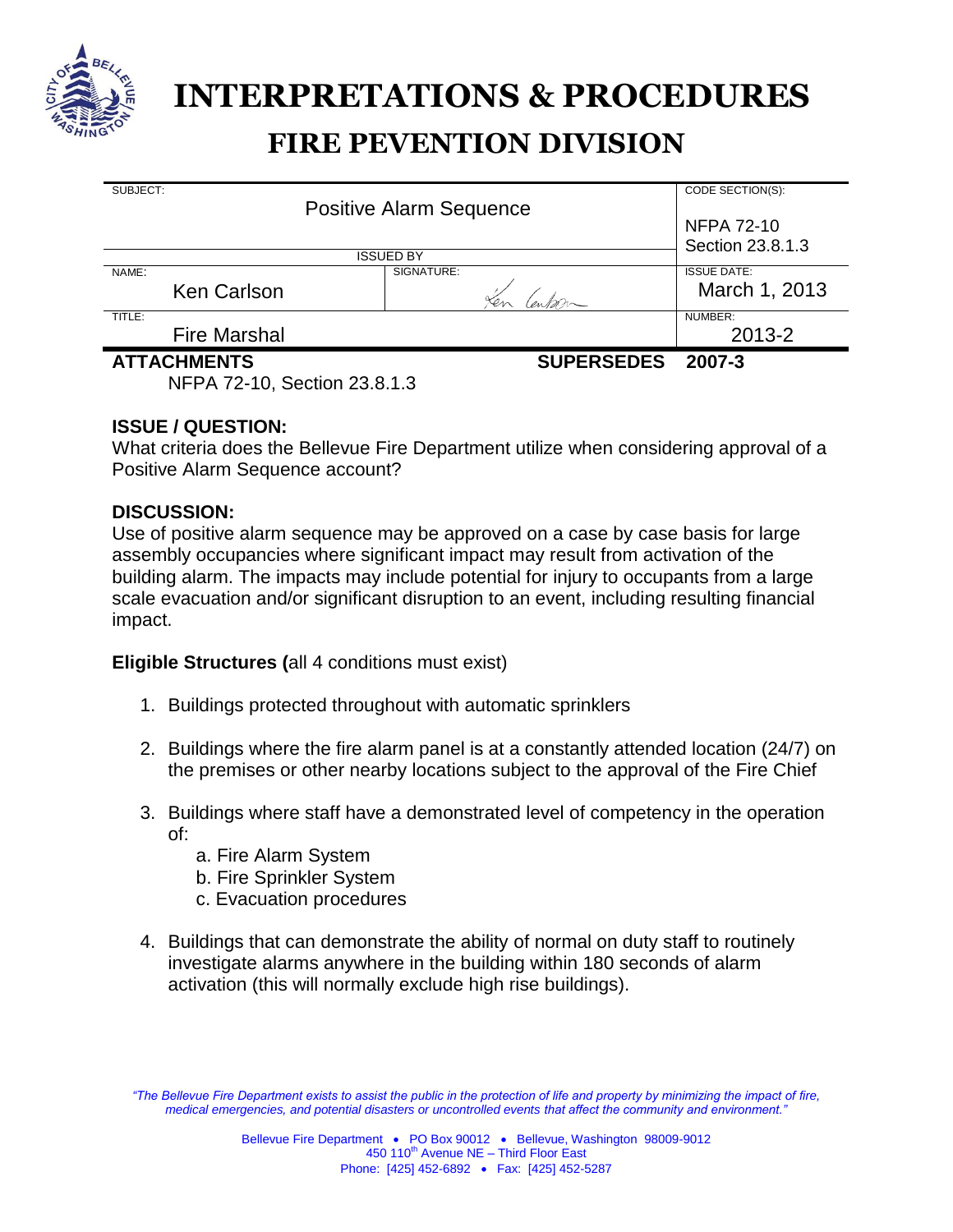# **Conditions of Approval:**

- 1. The fire alarm system must:
	- □ Utilize addressable devices.
	- $\Box$  Manual pull stations and detectors (heat or smoke) are the only devices allowed to initiate positive alarm sequence.
	- $\Box$  Include an intelligible voice messaging system
	- $\Box$  Be in a high state of readiness, free of trouble alarms.
	- $\Box$  Have the ability to remove the PAS feature
- 2. Sprinkler water flow, range hood suppression, and other suppression systems must put the system directly into alarm when activated.
- 3. Alarm verification shall be allowed in conjunction with PAS.
- 4. Initiation of a PAS sequence through activation of a pull alarm or smoke detector shall not activate the fire alarm and alarm signals if the trained personnel acknowledged the alarm at the control panel within 15 seconds. This acknowledgement shall not interrupt the dispatching of emergency response units. If a second automatic fire detector selected for PAS is actuated during the investigation phase, all normal building and remote signals shall be activated immediately and automatically.
- 5. The person who investigates the PAS condition shall be someone other than the attendant and that person shall have a means of direct communication with the attendant.
- 6. The constantly attended location shall have a means to manually activate the fire alarm system. The means shall override PAS and all building and remote signals shall be activated immediately and automatically.
- 7. Any fire event, even if the event does not result in building alarm activation, shall be reported to the Fire Department.
- 8. An Operational Permit must be obtained and renewed annually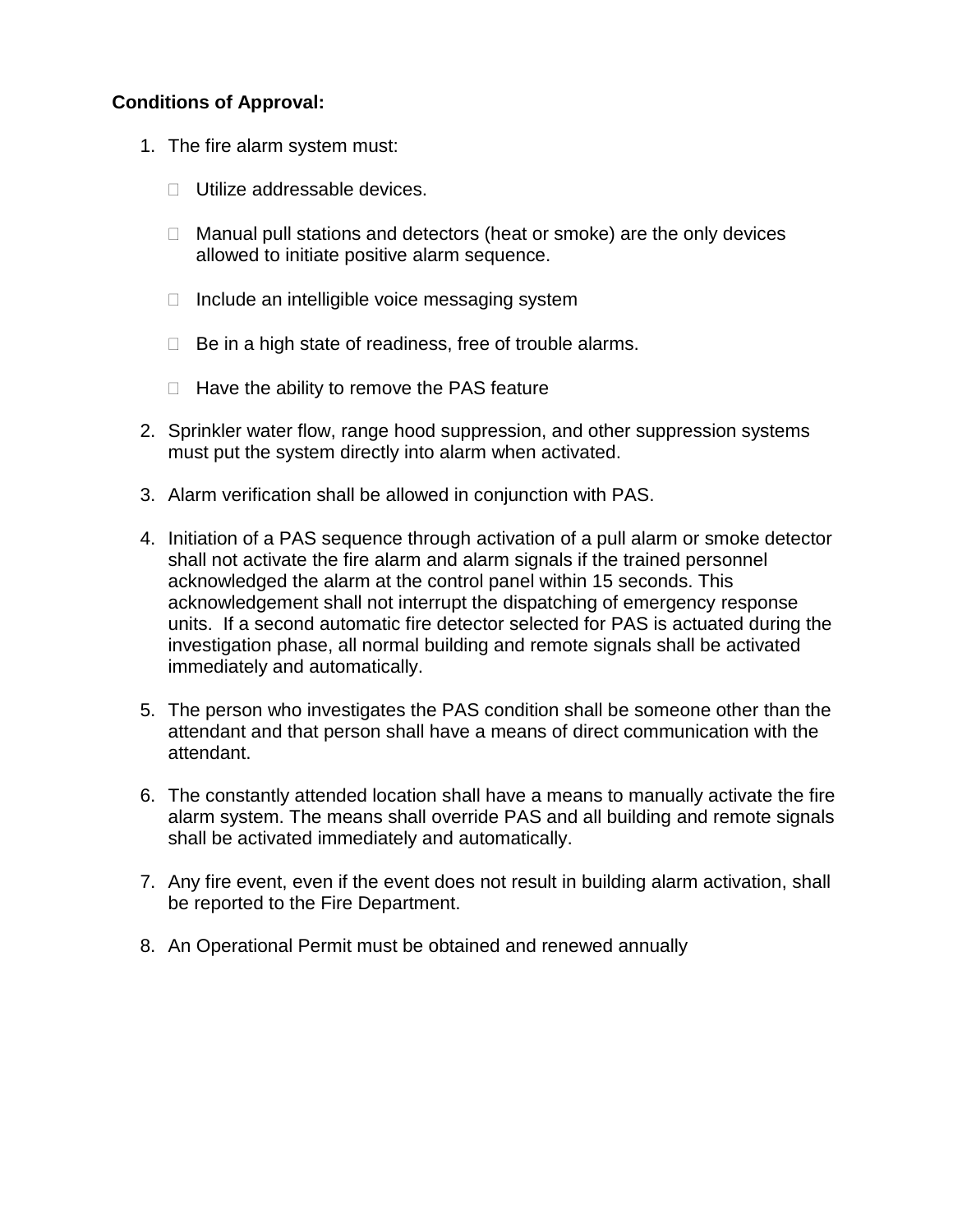# **Suspension or Revocation:**

Operational Permit required to operate a PAS Account shall be revoked for the following:

- Failure to adhere to the conditions of approval.
- Failure to obtain required permits and/or inspections.
- Egress violations (examples would include: block or impaired exits, improper locks or latches on doors, inadequate illumination)
- Ongoing impairments to any fire protection system
	- o Lack of records:
	- o Confidence test reports
	- o Training
	- o System modification

A Building Owner may petition for reinstatement of PAS Account privilege after correcting deficiencies in system readiness, training of personnel and/or staffing deficiencies.